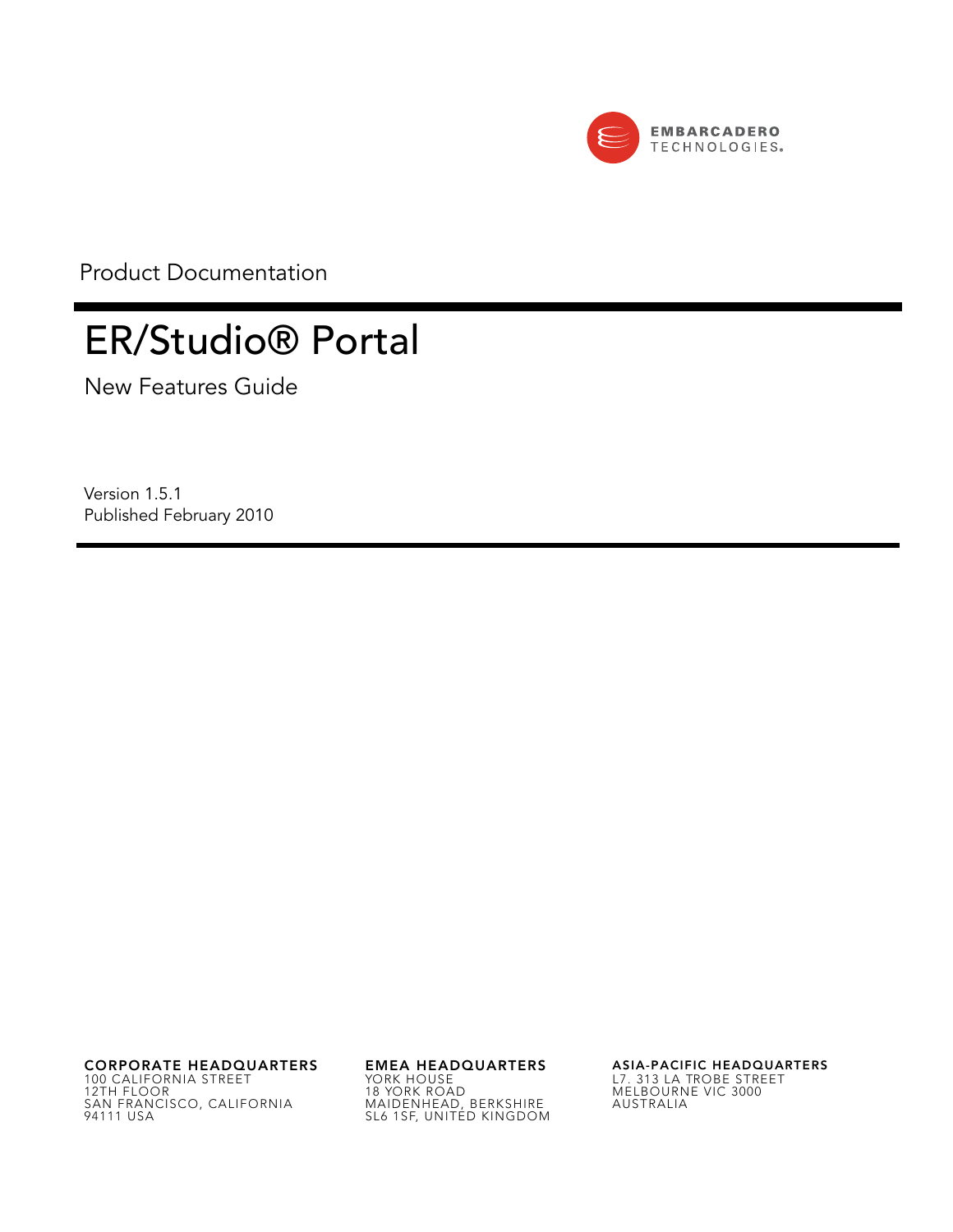© 2010 Embarcadero Technologies, Inc. Embarcadero, the Embarcadero Technologies logos, and all other Embarcadero Technologies product or service names are trademarks or registered trademarks of Embarcadero Technologies, Inc. All other trademarks are property of their respective owners.

Embarcadero Technologies, Inc. is a leading provider of award-winning tools for application developers and database professionals so they can design systems right, build them faster and run them better, regardless of their platform or programming language. Ninety of the Fortune 100 and an active community of more than three million users worldwide rely on Embarcadero products to increase productivity, reduce costs, simplify change management and compliance and accelerate innovation. The company's flagship tools include: Embarcadero® Change Manager™, CodeGear™ RAD Studio, DBArtisan®, Delphi®, ER/Studio®, JBuilder® and Rapid SQL®. Founded in 1993, Embarcadero is headquartered in San Francisco, with offices located around the world. Embarcadero is online at www.embarcadero.com.

February 10, 2010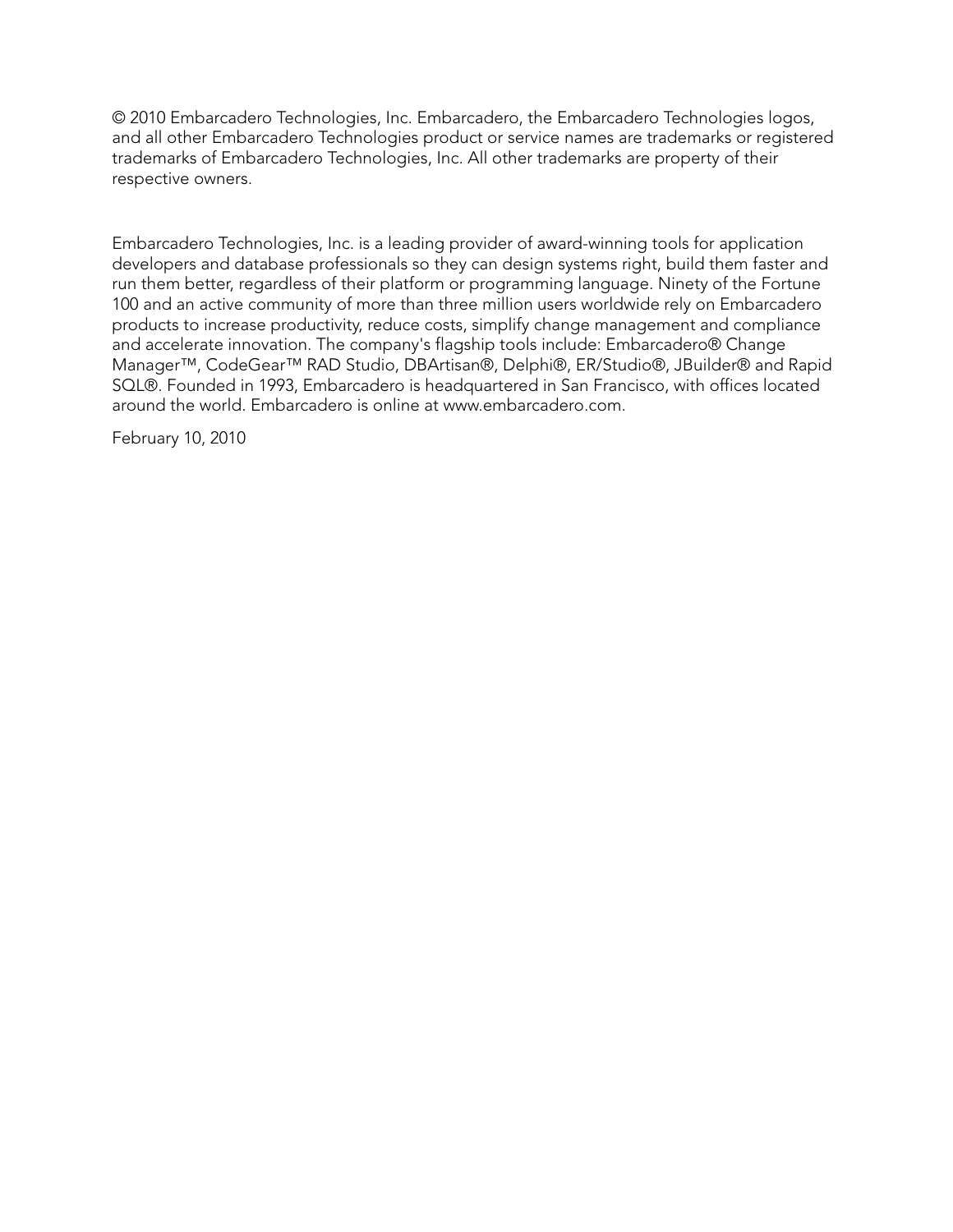# **Contents**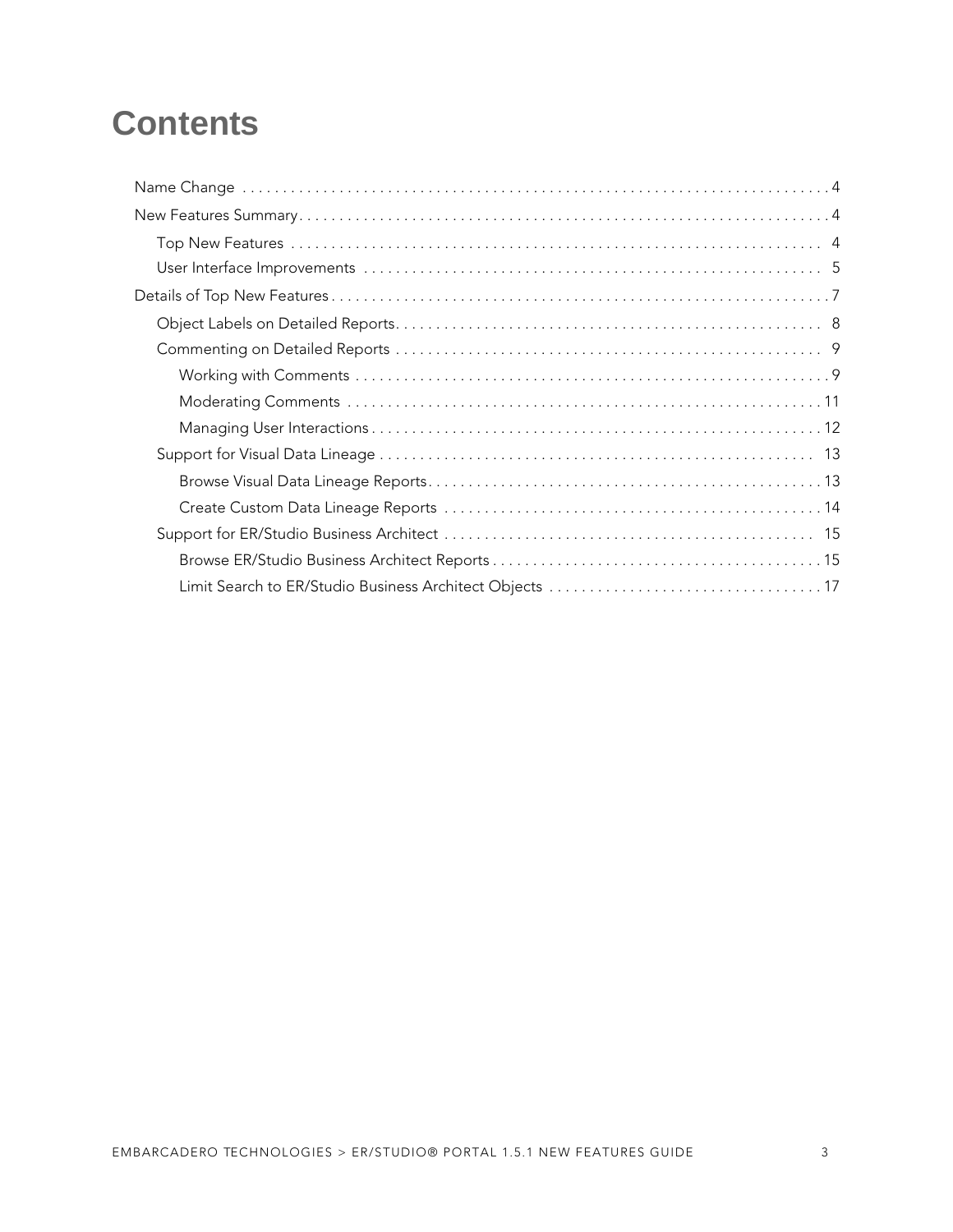# <span id="page-3-0"></span>NAME CHANGE

Please note the following name changes:

- ER/Studio is now ER/Studio Data Architect or ER/Studio DA for short.
- EA/Studio is now ER/Studio Business Architect or ER/Studio BA for short.
- ER/Studio Enterprise Portal is now ER/Studio Portal.
- ER/Studio Enterprise Repository is now ER/Studio Repository.
- ER/Studio Enterprise is now the total solution comprised of ER/Studio DA, ER/Studio BA, ER/Studio Portal, and ER/Studio Repository.

# <span id="page-3-1"></span>NEW FEATURES SUMMARY

This guide is organized into the following sections:

- [Top New Features](#page-3-2)
- [User Interface Improvements](#page-4-0)
- [Details of Top New Features](#page-6-0)

### <span id="page-3-2"></span>TOP NEW FEATURES

The following are the top new features incorporated in ER/Studio Portal 1.5:

**Better Performance:** The synchronization process between the portal and repository databases has been optimized further to sync diagrams as fast as possible.

**Object Labels on Detailed Reports:** You can add a label to any detailed report. Labels are used like bookmarks or file folders. They are a way to organize and document reports for your own use.

**Commenting on Detailed Reports:** You can also add comments to detail reports that you can share with other users. Commenting on reports enables you to communicate your ideas to other users about the report. Depending on how the administrator has configured the Portal, any comments added may require administrative approval before they display. Approved comments can be seen by any user with the authorization to view the report. Comments are accessible from the Repository Explorer.

**Support for Visual Data Lineage:** ER/Studio Data Architect Data Lineage diagrams are now fully supported in the Portal. You can browse them through the Repository explorer, they are fully searchable, and you can create custom reports for this diagram type.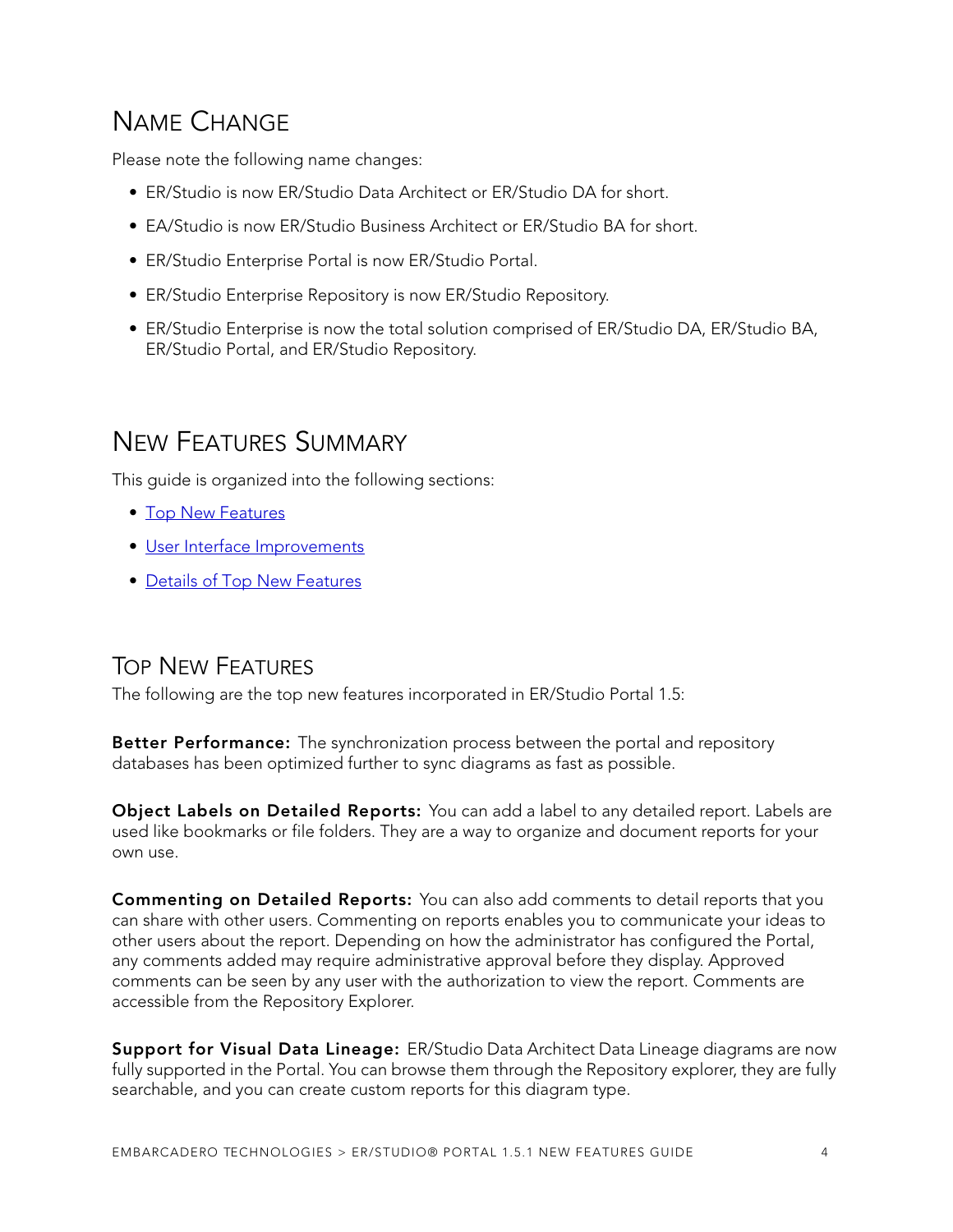**Support for ER/Studio Business Architect:** You can now browse through ER/Studio BA diagrams in the Workspaces nodes of the Repository explorer. Clicking certain objects will display small images of the diagrams. Clicking an ER/Studio BA object presents a detail report for that object.

You can now limit your search to only ER/Studio BA or ER/Studio DA objects, or you can choose to search through all Repository objects.

### <span id="page-4-0"></span>USER INTERFACE IMPROVEMENTS

The following illustrate the improvements made to the user interface for this release.

**Show/Hide Filters**: You can now hide or display the default number of filters by clicking the arrow next to the name of the filter type.



**Interactive images in Repository Explorer:** For ER/Studio DA models and submodels, you can select View Image to view the model as it would appear in the ER/Studio DA Window. Once the image appears, you can then click on an object to view a detail report on that object. For example, clicking on an entity brings up the Entity detail report.

**Navigational Trail for Drill-Down Reports:** Return easily to previous reports by clicking items in the navigational trail.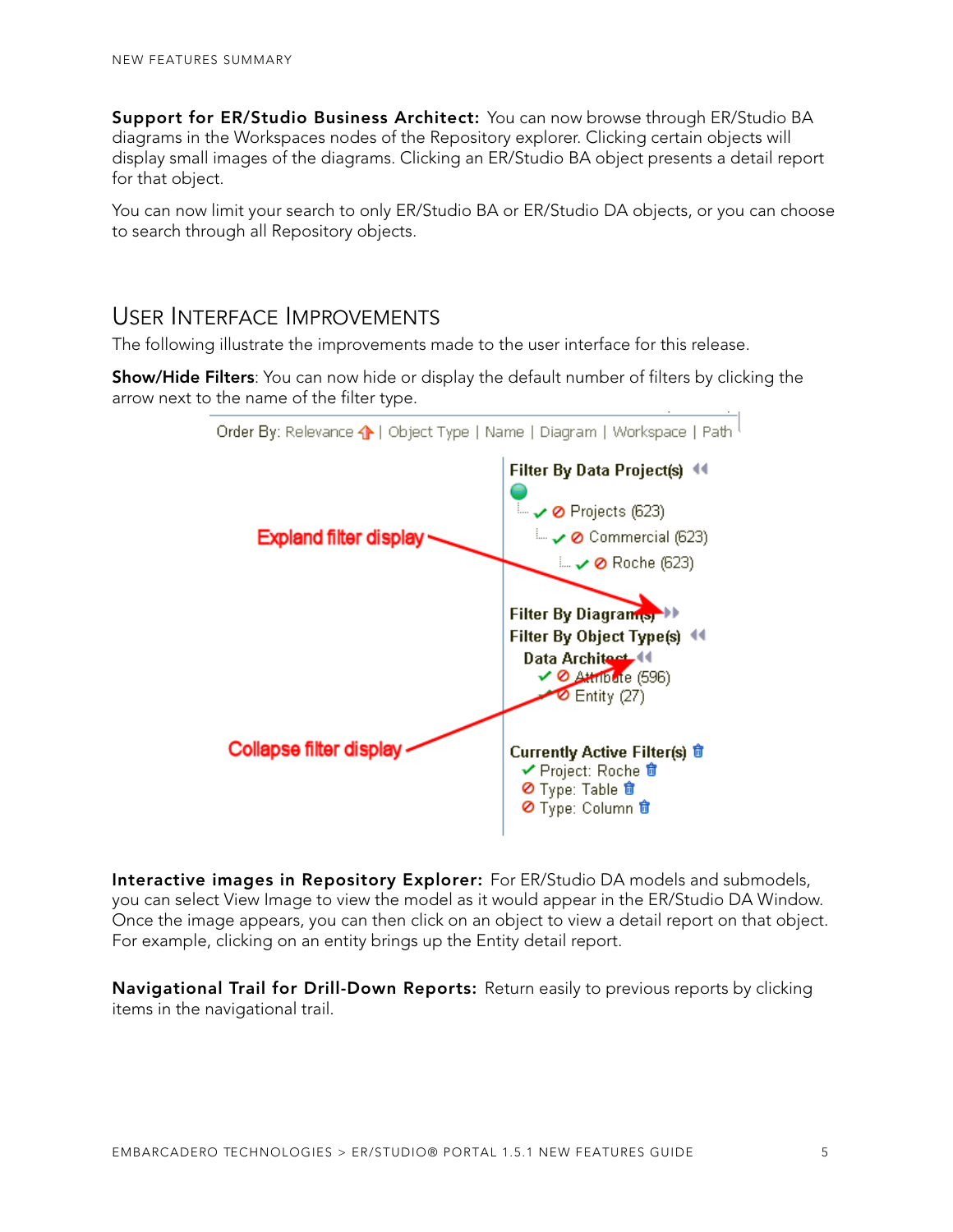| View as report        |                                                |
|-----------------------|------------------------------------------------|
| <b>Sequence Flow:</b> | 啊Loan > ● loan > ● loan > ~ Pool > → Task.Lane |

**Diagram Thumbnails Included in the Explore Dashboard:** Hover your mouse over a diagram to view a snapshot of the diagram contents.

| datotb009<br>Projects                                                                                                                                 |                                                                                                                                                             |
|-------------------------------------------------------------------------------------------------------------------------------------------------------|-------------------------------------------------------------------------------------------------------------------------------------------------------------|
| Samples                                                                                                                                               |                                                                                                                                                             |
| Adventure Works_demo.DM1<br>Logical<br>● ddventure Works<br>● 请 Adventure Works DW<br><b>O GH</b> Data Lineage<br><b>One"</b> Address Extract to Stag | Adventure Works_demo.DM1<br>Created by Jason Tiret<br>Thu Aug 20 15:42:48 EDT 2009 Modified By: Admin.<br>SQL Server 2005 Sample Model<br>■3 ■15 1 69 ● 472 |
| <b>Dift</b> Geography Transformation / Load 編                                                                                                         |                                                                                                                                                             |
| Demo.dm1                                                                                                                                              |                                                                                                                                                             |
| Emergency Admissions.dm1                                                                                                                              |                                                                                                                                                             |

**Remember Me Option for Future Logins:** Click Remember me and when you enter the first few letters of your user name, the system will auto-complete your name and the password field also.

| <b>EMBARCADERO</b><br>TECHNOLOGIES.<br>E |  |
|------------------------------------------|--|
|                                          |  |
| Login                                    |  |
| User:                                    |  |
| Password:                                |  |
| Remember me                              |  |
| Login   Reset                            |  |
|                                          |  |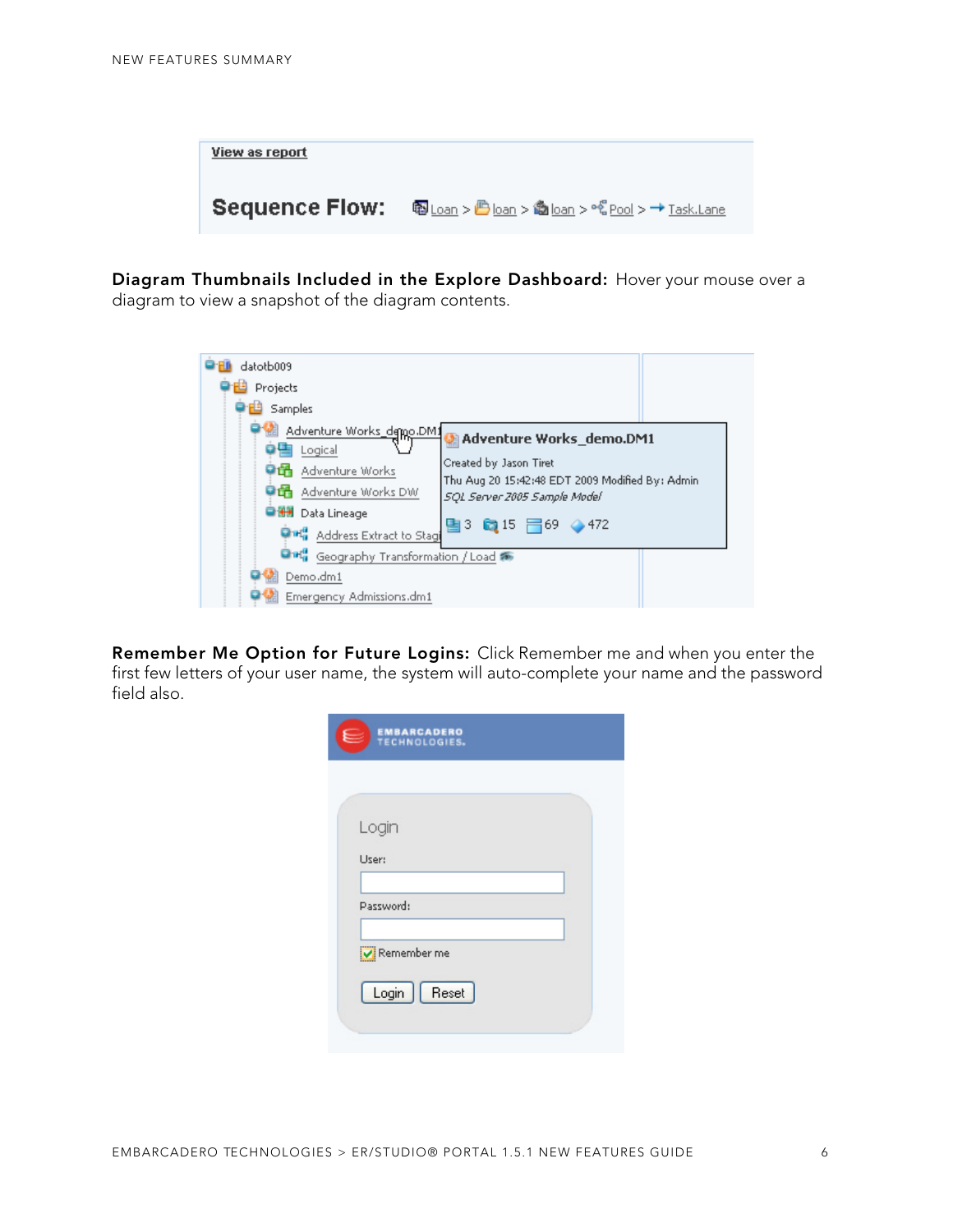# <span id="page-6-0"></span>DETAILS OF TOP NEW FEATURES

Top new features for this release include the following:

- [Object Labels on Detailed Reports](#page-7-0)
- [Commenting on Detailed Reports](#page-8-0)
- [Support for Visual Data Lineage](#page-12-0)
- [Support for ER/Studio Business Architect](#page-14-0)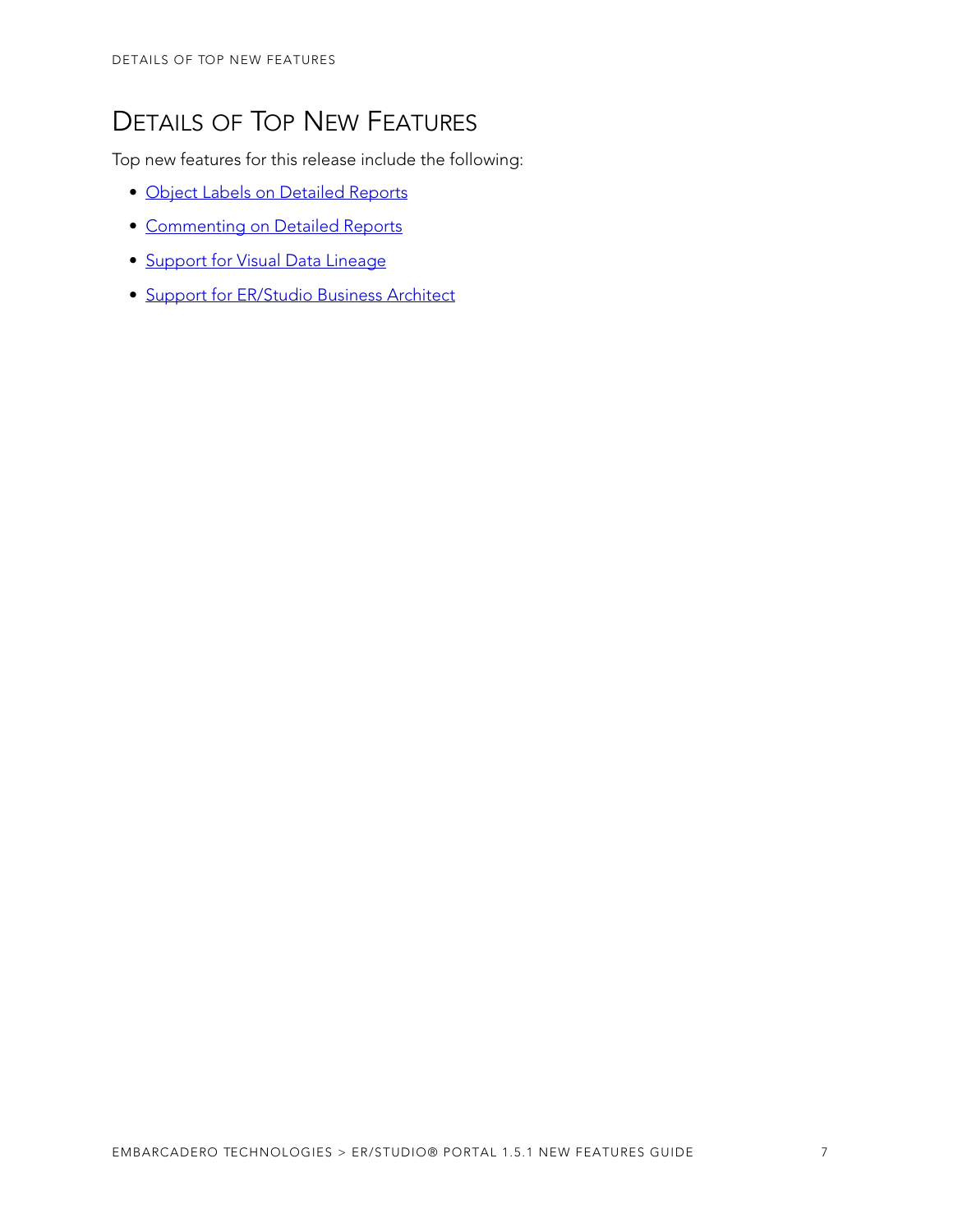## <span id="page-7-0"></span>OBJECT LABELS ON DETAILED REPORTS

To add a new Label, at the bottom of the detail report, click Add Labels. Enter the label text in the box provided and then click Add. You can add another label if you like. When you are finished adding labels, click Done.

| idd Labels I |
|--------------|
| idd Comment  |

To add an existing label, at the bottom of the detail report, click the check mark next to the label you want to add to the selected report.

To remove a label, at the bottom of the detail report, in the Current labels area click X next to the label you want to remove from the report. You can also remove a label from a report from the My Labels page. In the Labels area at the bottom of the detail report, click the label name to view the My Labels page. Then click X next to the report name to remove the label from that report. Click the checkbox to the left of the label name to remove the label from all reports.

To view where a label is used, in the Labels area at the bottom of the detail report, click the label name. The My Labels page appears where you can see all the labels you have created and which reports you have added them to. Click the report name to view where the label is used.

To view your labels, click your user name at the top of the Browser, just to the left of the Logout and Help links. Then from the list of options that appears, click Labels. The My Labels page appears where you can see each label and the names of the reports the labels have been attached to.

| <b>EMBARCADERO</b><br>$\epsilon$<br>TECHNOLOGIES.      |         | Welcome Admin +   Logout   Help<br><b>Preferences</b> |
|--------------------------------------------------------|---------|-------------------------------------------------------|
| ↑ Home   El Explore   B Reports   & Activity   3 Admin | Search: | <b>Labels</b><br><u>:О</u>                            |
|                                                        |         | <b>Comments</b>                                       |
| My Labels                                              |         | Watches                                               |
| $\Box$ $\Box$ new $\mathbf{r}$                         |         |                                                       |
| Adventure Works demo.DM1 *                             |         |                                                       |

From the My Labels page, you can also:

- Delete a label from all reports by selecting the checkbox next to the label name and then clicking X.
- Delete a label from a specific report by clicking the checkbox next to the report name and then clicking X.
- View the report the label is attached to by clicking the link on the report name.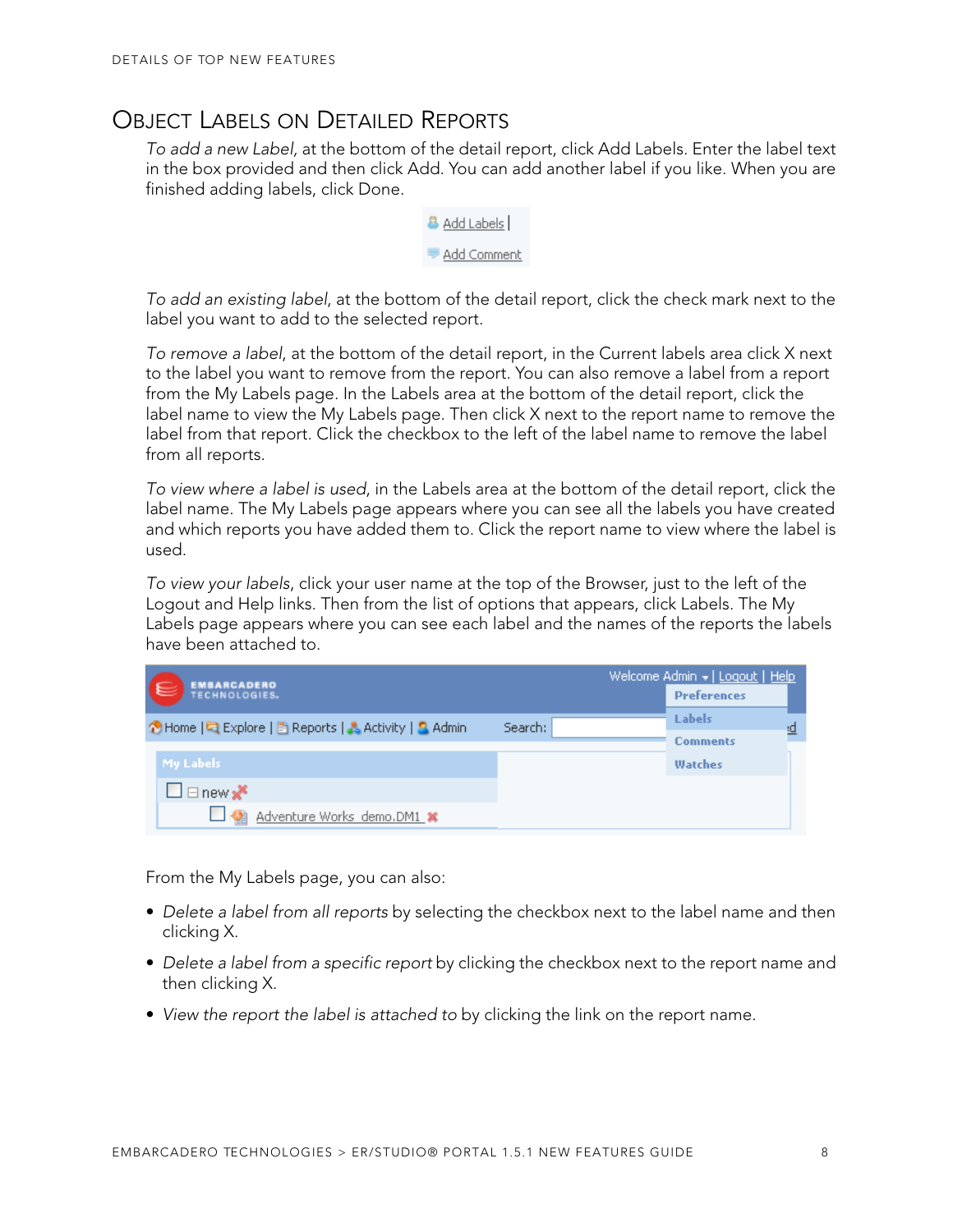## <span id="page-8-0"></span>COMMENTING ON DETAILED REPORTS

#### <span id="page-8-1"></span>WORKING WITH COMMENTS

To view a list of all comments for a diagram, click the Comments icon to the right of the diagram name in the Repository Explorer. You can reorder the comments by clicking one of the order options in the Order By area.



To specify the email address where comments watch notifications should be sent, click your user name next to the Logout and Help links near the top of the browser page. From the list of options that appears, select Preferences. On the Portal preferences page that appears, click Edit. In the space provided enter your email address and then click Apply Changes.

| <b>EMBARCADERO</b><br>TECHNOLOGIES.                     |    |
|---------------------------------------------------------|----|
| ↑ Home   ■ Explore   B Reports   & Activity   ■ Admin   |    |
| Use this page to set your ER/Studio Portal preferences. |    |
| <b>Actions</b><br>Edit                                  |    |
| <b>Notifications</b>                                    |    |
| <b>Email Address</b>                                    |    |
| <b>Search</b>                                           |    |
| Default Filter Limitation                               | 10 |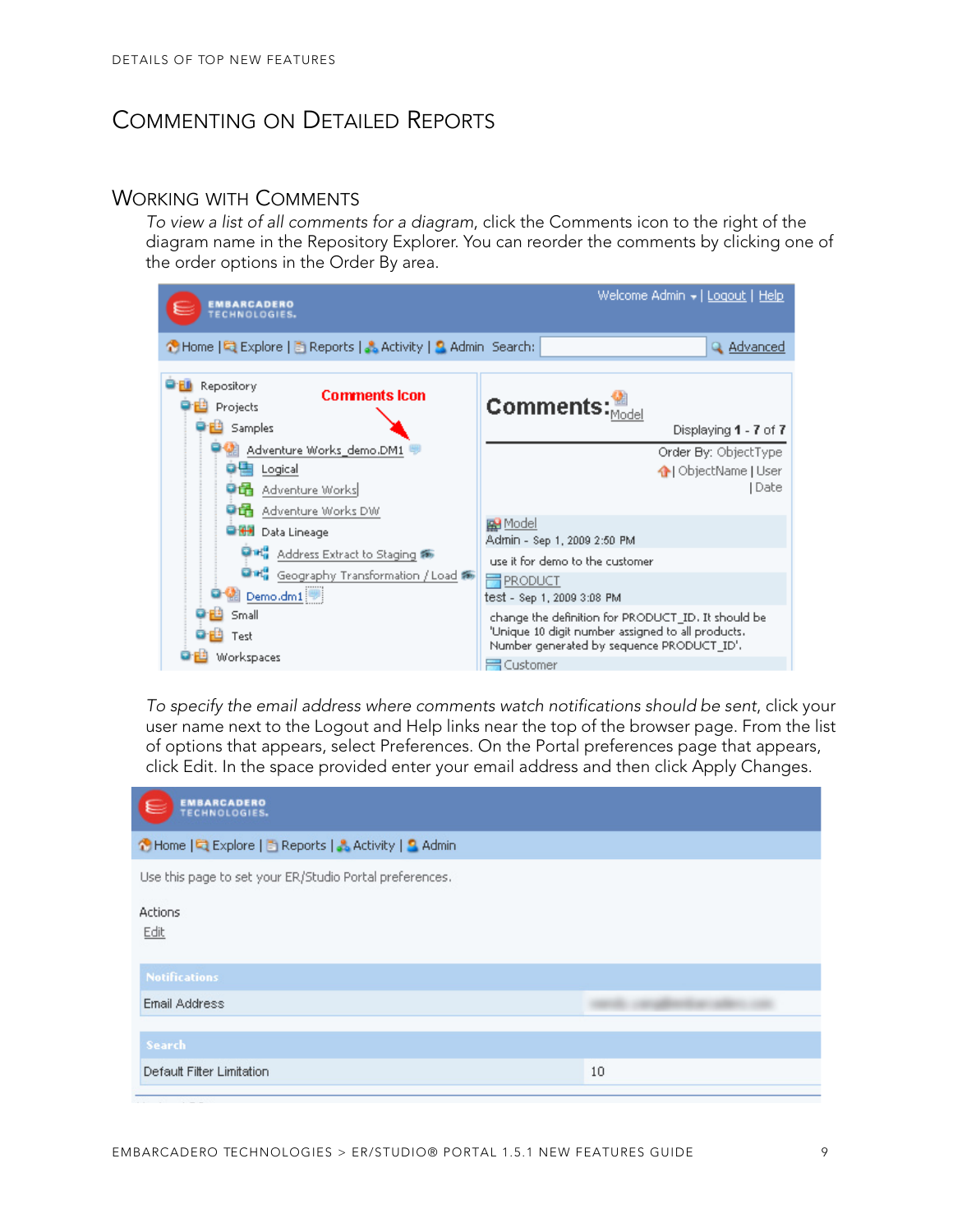To add a new comment, at the bottom of a detail report, click Add Comment. Enter the comment in the Add Comment area and then click Add. The comment can be seen by any user viewing this report, once the moderator has accepted the comment. If the administrator hasn't set the Interactiion Settings to require administrative approval for comments, then you can simply click the check mark next to the comment name to enable other users to view the comment.



To view the comments in a report, at the bottom of a detail report, click the plus sign (+) to the left of Comments to expand the comments and view all accepted comments.

To delete a comment, at the bottom of a detail report, click the plus sign (+) to the left of Comments to expand the comments, and then click X next to the comment you want to remove.

To watch the comments made by other users on a report, click the watch icon (closed envelope) at the top right-hand corner of the report and an email will be sent to you whenever a comment is added to the watched report by another user. The watch icon changes to an open envelope to indicate that you are watching this report. You will need to specify the email address where the comment update message should be sent to. This you specify in your Preferences, by clicking your user name

To stop watching the comments made by other users on a report, click the watch icon (open envelope) at the top right-hand corner of the report. The watch icon changes to a closed envelope to indicate that you are not watching this report.

To view all your comments, click your user name at the top of the Browser, just to the left of the Logout and Help links. Then, from the list of options that appears, click Comments. The My Comments page appears where you can see each comment and the names of the reports the comments have been attached to.

|                                                                  | Welcome Admin +   Logout   Help |  |  |
|------------------------------------------------------------------|---------------------------------|--|--|
| <b>EMBARCADERO</b><br>TECHNOLOGIES.<br>1€                        | <b>Preferences</b>              |  |  |
| ↑ Home   Q Explore   B Reports   & Activity   Q Admin<br>Search: | Labels                          |  |  |
|                                                                  | <b>Comments</b>                 |  |  |
| My Comments for                                                  | Watches                         |  |  |
| processwork - Aug 24, 2009 12:22 PM                              |                                 |  |  |
| please verify the conceptual model                               |                                 |  |  |

From the My Comments page you can also:

- Delete a comment from all reports by selecting the checkbox next to My Comments and then clicking the trash can.
- Delete a comment from a specific report by clicking the checkbox next to the report name and then clicking the trash can.
- View the report the comment is attached to by clicking the link on the report name.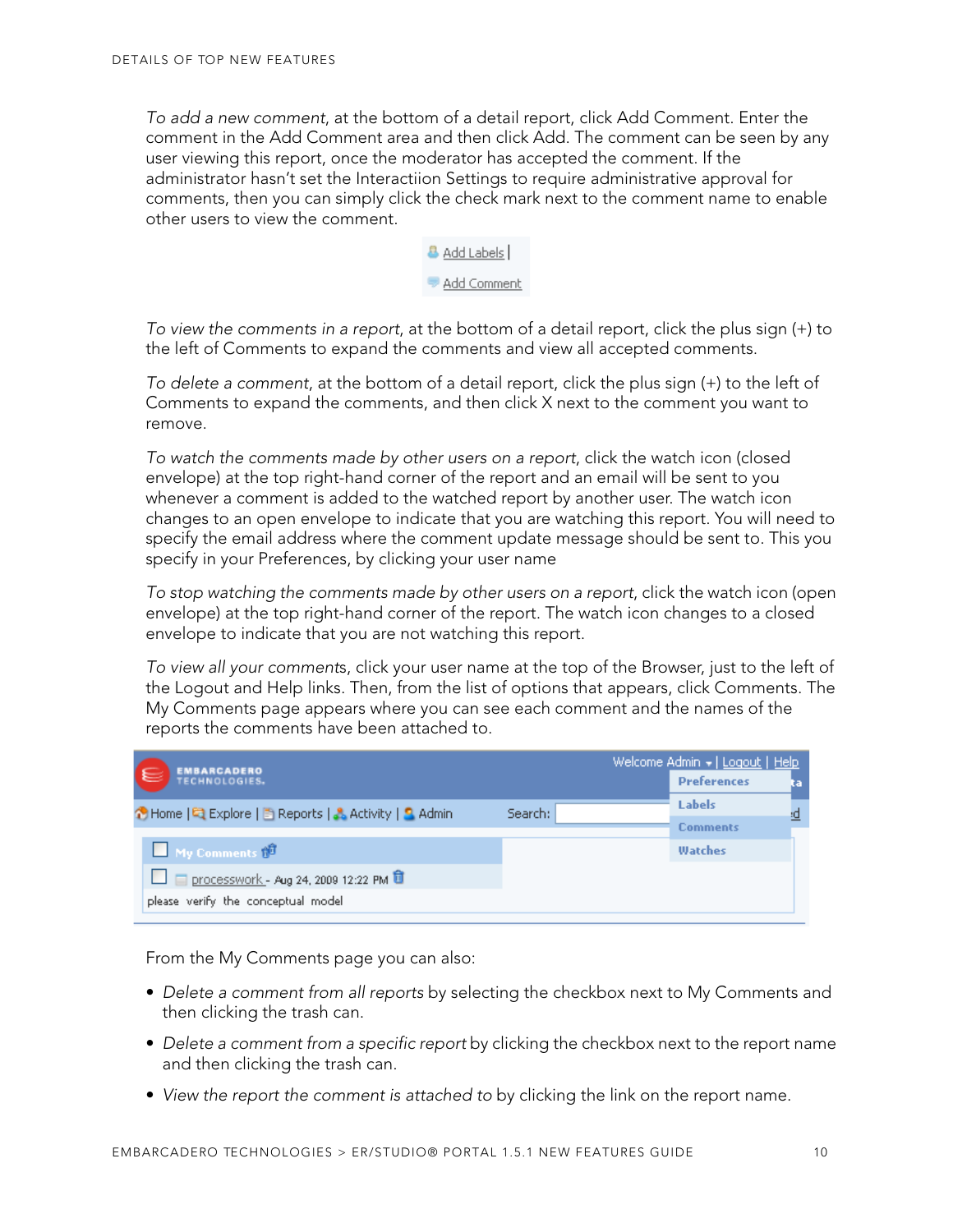#### <span id="page-10-0"></span>MODERATING COMMENTS

You can use this page to review the comments other users have attached to diagrams and see those comments in context. From this page you can accept or reject the comment. Accepting the comment makes it available to other users to view from the Diagram details report. Rejecting a comment deletes it from the system.

| <b>NOTE:</b> Before you can moderate comments, you must enable comment moderation on the |
|------------------------------------------------------------------------------------------|
| Interaction Settings page. For more information, see "Managing User Interactions" in     |
| the ER/Studio Portal User Guide.                                                         |

1 Click Admin to open the Admin Services page.

| <b>EMBARCADERO</b><br><b><i>FECHNOLOGIE</i></b>                                                                                                                                                                                                            | Welcome Admin →   Logout   Help |  |  |
|------------------------------------------------------------------------------------------------------------------------------------------------------------------------------------------------------------------------------------------------------------|---------------------------------|--|--|
| ↑ Home   Q Explore   B Reports   & Activity   S Admin                                                                                                                                                                                                      | Search:<br>Q Advanced           |  |  |
| Welcome to ER/studio Portal Administration. Here administrators can configure licenses, permissions,<br>synchronization, schedules, and subscriptions, manage the solution and content repositories, and perform<br>other less-frequently used operations. |                                 |  |  |
| Admin Services                                                                                                                                                                                                                                             |                                 |  |  |
| Licenses                                                                                                                                                                                                                                                   | Schedules                       |  |  |
| Permissions                                                                                                                                                                                                                                                | Subscriptions                   |  |  |
| Synchronization (ETL)                                                                                                                                                                                                                                      | <b>Interaction Settings</b>     |  |  |
| Comments                                                                                                                                                                                                                                                   |                                 |  |  |
| This page allows you to moderate comments added by users<br>Repository<br><u>management</u>                                                                                                                                                                |                                 |  |  |

2 Click Comments.

The comment moderation page appears.

| <b>EMBARCADERO</b><br><b>TECHNOLOGIES.</b>                                                            |         | Welcome Admin +   Logout   Help |
|-------------------------------------------------------------------------------------------------------|---------|---------------------------------|
| 수 Home   텍 Explore   El Reports   Activity   S. Admin                                                 | Search: | Q Advanced                      |
| Admin Comment Moderation<br>Use this page to moderate comments added by users                         |         |                                 |
| Comments & X<br>□ Admin - Aug 24, 2009 3:32 PM < *<br>This is a new Business model. Please<br>review. |         |                                 |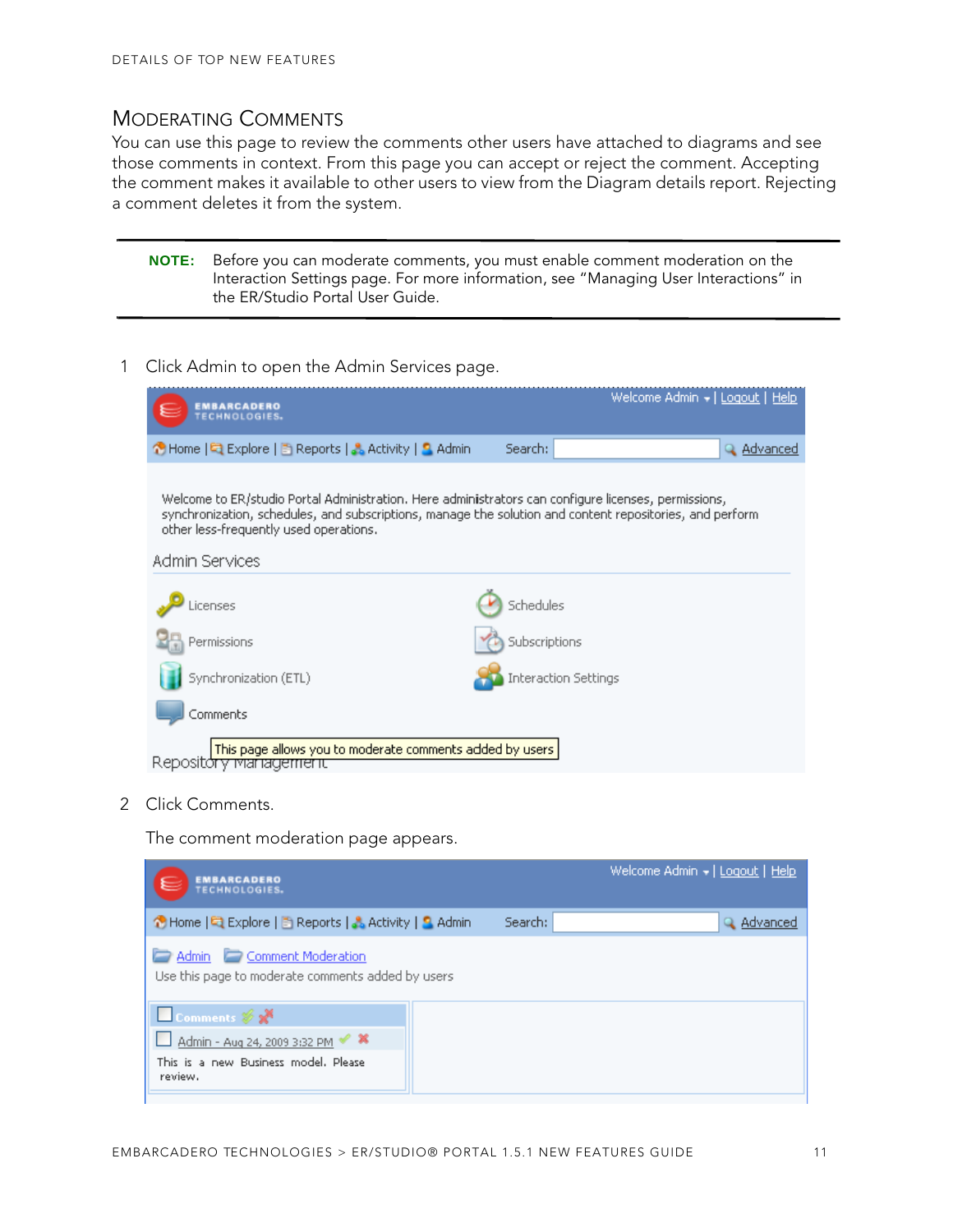3 To view a comment in context, click the underlined comment name. At the bottom of the report that opens you can choose to accept or delete the comment as required.

To delete a comment, select the checkbox next to the comment name and then click the delete symbol (X).

To accept a comment, select the checkbox next to the comment name and then click the accept symbol  $(\sqrt{)}$ .

TIP: You can delete or accept all listed comments by selecting the Comments checkbox and then clicking the delete or accept symbol next to Comments.

#### <span id="page-11-0"></span>MANAGING USER INTERACTIONS

The Administrator can use the Interaction Settings to control whether a moderator must accept or reject comments, and whether users can email search and report results.

- 1 Click Admin > Interaction Settings.
- 2 Complete the Interaction Settings page as required by selecting the options you want to enable and clearing the checkboxes of options you want to disable.
- 3 If you want comment alerts sent to a specific user, enter their email address in the Comments area.
	- TIP: Email server information, for sending emails of search results or reports, is configured during Portal installation. These options can be overridden in the Configuration Manager. For more information, see "Using the ER/Studio® Portal Configuration Manager" in the ER/Studio Portal User Guide.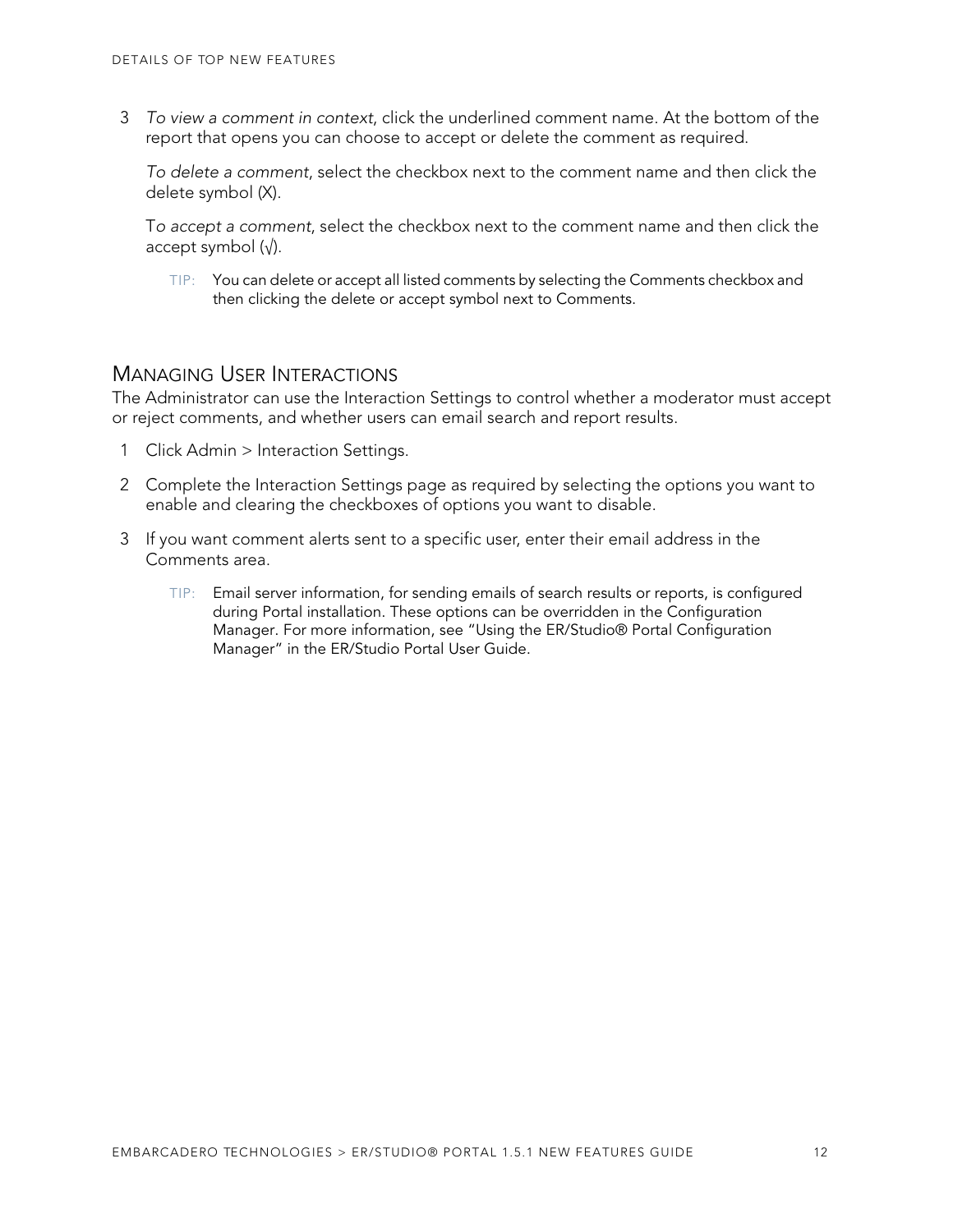# <span id="page-12-0"></span>SUPPORT FOR VISUAL DATA LINEAGE

### <span id="page-12-1"></span>BROWSE VISUAL DATA LINEAGE REPORTS

Hover your mouse over the name of a visual data lineage diagram and a small image of the diagram is presented. Click the name of a visual data lineage diagram and the basic Data Flow report appears for that diagram.



#### **Data Flow Detail Report**

- You can access this report from the Diagram report or by clicking the name of the visual data lineage diagram in the Repository explorer. From the Diagram report, you can drill down through Search Results > Diagram > Data Lineage and click the link of the desired data flow in the Data LIneage column.
- The Data Flow report contains two sections: Transformations and Components. The listings of transformations and source object names are sorted alphabetically by name.
- From this report you can click links to view transformation and entity detail reports.
- This report consists of a header section with properties of the data flow and two sections for data flow transformations and components. The Data Flow name and related reports are displayed at the top of the report.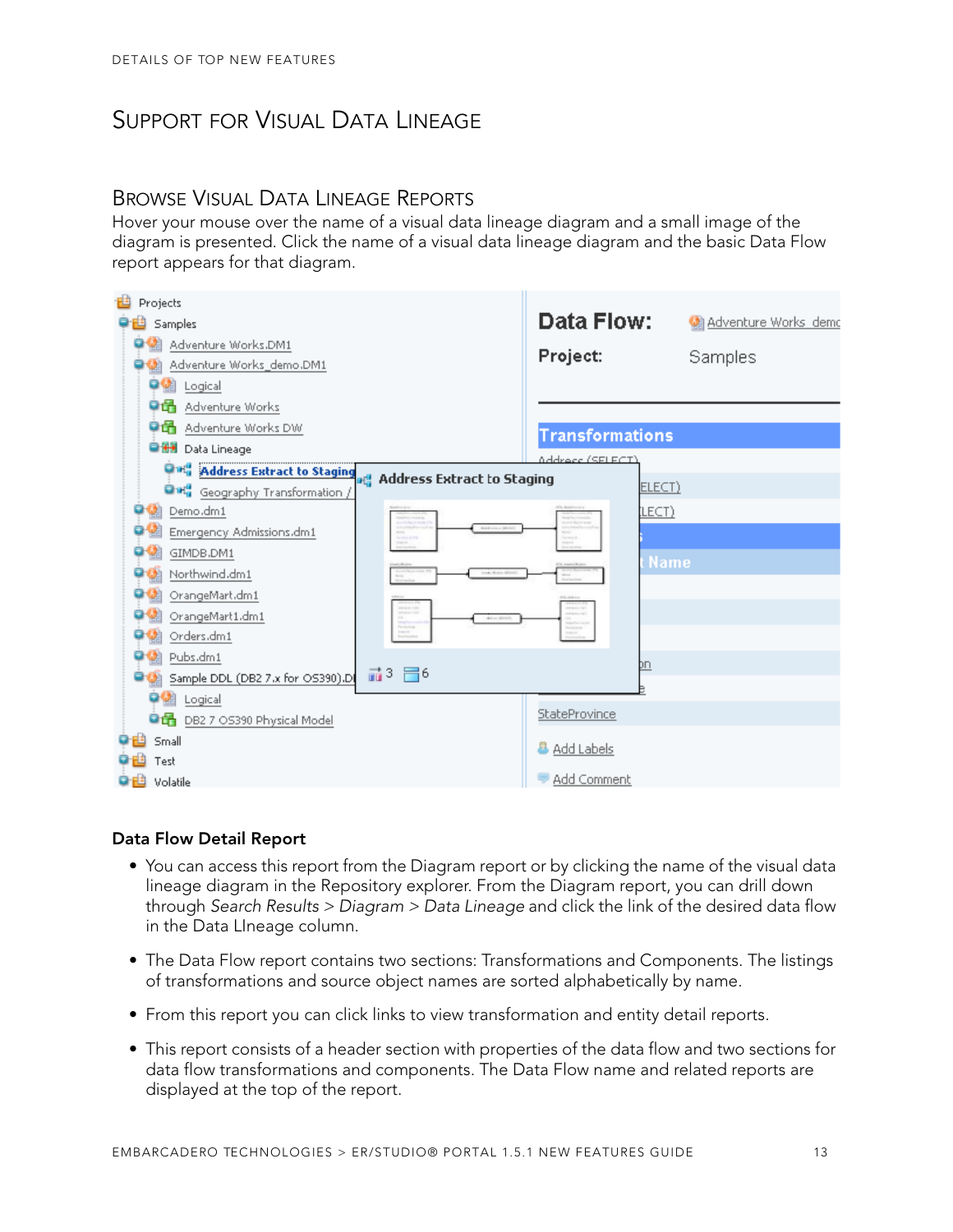- This report is accessible from Explore, Browse Repository, search results, and the Diagram report.
- The data for this report is selected for only one dataflow at a time.

#### **Transformation Detail Report**

- You can access this report from the Diagram report. Drill down through Search Results > Diagram > Data Flow and click the link of the desired transformation in the Transformations column.
- The transformation report contains four sections: inputs, outputs, data movement rules, parent objects, and child objects.The listing of attributes, entities and rules are sorted alphabetically by Name.
- This report consists of a header section with properties of the physical submodel, related reports, and three sections for model entities, relationships, and views. The physical submodel name and related reports are displayed at the top of the report.
- This report is accessible from Explore, Browse Repository, search results, and the Data Flow report.
- The data for this report is selected for only one transformation at a time.

#### <span id="page-13-0"></span>CREATE CUSTOM DATA LINEAGE REPORTS

From the Technical Reports area of the Reports dashboard, you can create a custom data lineage report.

#### View: ■ Icons | List | M Default Solution Browser Please select one of the solutions below. The Shared Reports section displays standard reports provided by Embarcadero Technologies as well as any custom reports shared for public use. The User Actions section allows you to view your scheduled reports or create new reports. EShared Reports Name Author Embarcadero **Business Reports** Technologies Business reports for logical models covering attribute definitions, business rules, and

|                             | entity definitions,                                                                                                                                                                                 |                             |
|-----------------------------|-----------------------------------------------------------------------------------------------------------------------------------------------------------------------------------------------------|-----------------------------|
| $\sqrt{2}$<br>▭<br>$\equiv$ | Technical Reports<br>Technical reports for ER/Studio objects covering column data lineage, domain bindings,<br>entity listings, entity attachments, reference values, and security classifications. | Embarcadero<br>Technologies |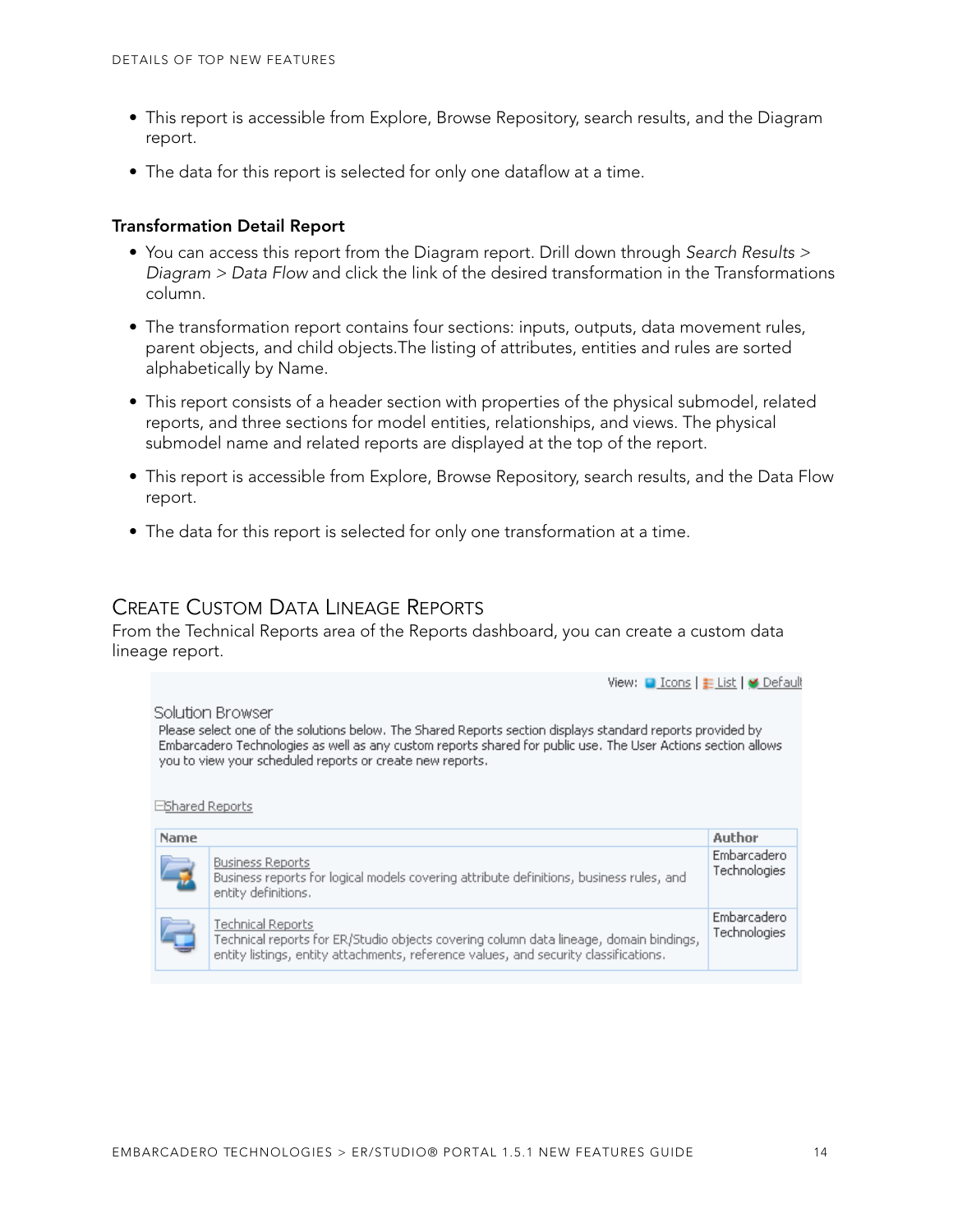Click Column Data Linage to start creating the report

| B Home   Q Explore   B Reports   & Activity   S Admin<br>Search:                                                                                                    | Q Advanced                   |
|---------------------------------------------------------------------------------------------------------------------------------------------------------------------|------------------------------|
| Solution Browser Shared Reports Technical Reports                                                                                                                   | View: Icons   List   Default |
| <b>Name</b>                                                                                                                                                         | Author                       |
| Column Data Lineage<br>i.<br>Run a report that includes information about the data lineage for physical columns or<br>logical attributes within a specified entity. | Embarcadero<br>Technologies  |

Select your choices and start processing the report.

| Column Data Lineage |                                                        |
|---------------------|--------------------------------------------------------|
|                     | Please choose values for the following parameters:     |
| Project             | Samples<br>$\checkmark$                                |
| Diagram             | Adventure Works_demo.DM1<br>×                          |
| Model               | Adventure Works<br>v                                   |
| Submodel            | Human Resources V                                      |
| Entity              | Department<br>v                                        |
| View as             | v<br>html                                              |
| Run                 | Add to Favorites<br>Run in Background<br>Send by email |
|                     |                                                        |

# <span id="page-14-0"></span>SUPPORT FOR ER/STUDIO BUSINESS ARCHITECT

#### <span id="page-14-1"></span>BROWSE ER/STUDIO BUSINESS ARCHITECT REPORTS

Hover your mouse over the name of an ER/Studio BA diagram and a small image of the object is presented.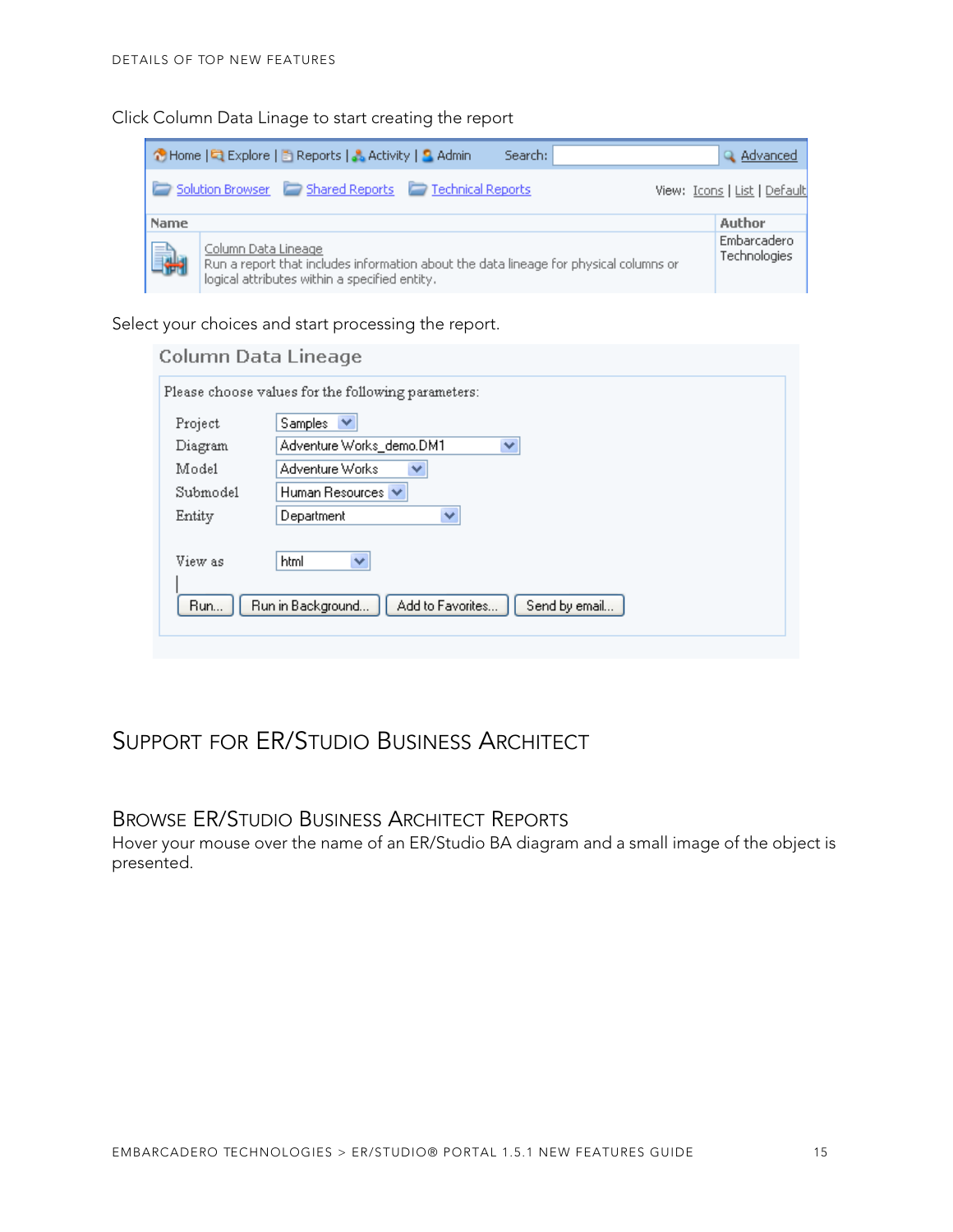

Click the name of an ER/Studio BA object and the basic report appears for that object.

| View as report                          |                                                                                                                | N |
|-----------------------------------------|----------------------------------------------------------------------------------------------------------------|---|
| <b>Business</b><br>Diagram:             | 图 Waterfront Bank > 图 Enterprise Architecture Initiative > 2 Business Concepts > 图 Customer Conceptual Diagram |   |
| <b>Description</b>                      |                                                                                                                |   |
|                                         | There are no data to display based on current selection(s).                                                    |   |
| <b>Notes</b>                            |                                                                                                                |   |
|                                         | There are no data to display based on current selection(s).                                                    |   |
| Subject Area Display(s)                 |                                                                                                                |   |
| Name                                    |                                                                                                                |   |
|                                         | There are no data to display based on current selection(s).                                                    |   |
|                                         |                                                                                                                |   |
| <b>Entity Display(s)</b><br><b>Name</b> |                                                                                                                |   |
| Account                                 |                                                                                                                |   |
| Geographic Location                     |                                                                                                                |   |
| Organization                            |                                                                                                                |   |
| Party                                   |                                                                                                                |   |
| Person                                  |                                                                                                                |   |
| Salary                                  |                                                                                                                |   |
|                                         |                                                                                                                |   |
| Group Display(s)                        |                                                                                                                |   |
| <b>Name</b>                             |                                                                                                                |   |
|                                         | There are no data to display based on current selection(s).                                                    |   |

Drill-down through the basic report to see detail reports for other objects. For example, clicking the name of an entity in the Entity Display(s) area of the basic Business Diagram report presents a Business Entity report.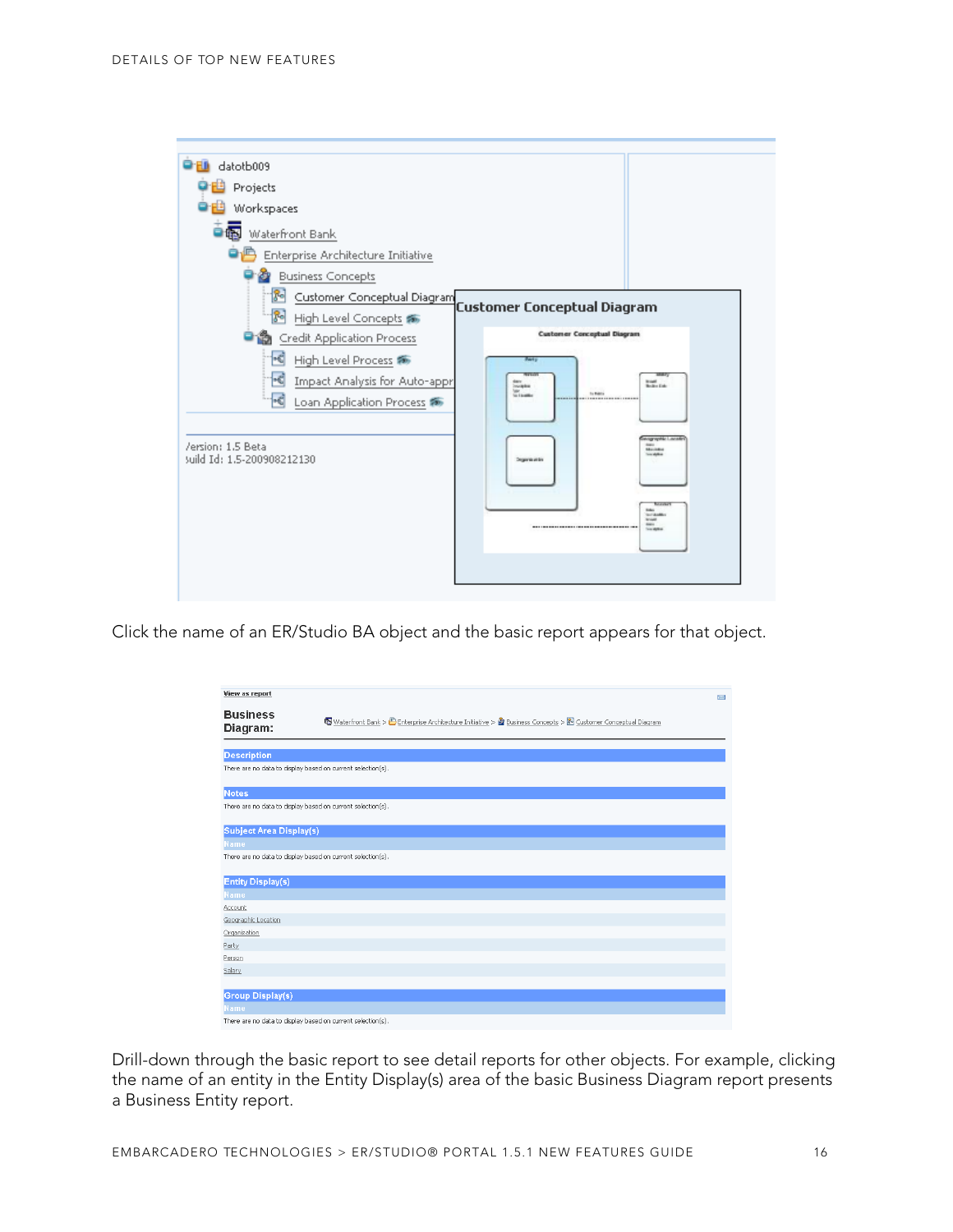| View as report          |                                                             |                                                                                                                |          |              | $\blacksquare$            |
|-------------------------|-------------------------------------------------------------|----------------------------------------------------------------------------------------------------------------|----------|--------------|---------------------------|
| <b>Business Entity:</b> |                                                             | Waterfront Bank > <sup>6</sup> Enterprise Architecture Initiative > <sup>8</sup> Business Concepts > 0 Account |          |              |                           |
| <b>Description</b>      |                                                             |                                                                                                                |          |              |                           |
| Account                 |                                                             |                                                                                                                |          |              |                           |
|                         |                                                             |                                                                                                                |          |              |                           |
| <b>Notes</b>            |                                                             |                                                                                                                |          |              |                           |
| account                 |                                                             |                                                                                                                |          |              |                           |
|                         |                                                             |                                                                                                                |          |              |                           |
| <b>Child Entities</b>   |                                                             |                                                                                                                |          |              |                           |
| Name                    |                                                             |                                                                                                                |          |              |                           |
|                         | There are no data to display based on current selection(s). |                                                                                                                |          |              |                           |
| Attribute(s)            |                                                             |                                                                                                                |          |              |                           |
| <b>Name</b>             | <b>Unique Identifier</b>                                    | Data Type                                                                                                      | Width    | <b>Scale</b> | Optionality               |
| Status                  | No                                                          | None                                                                                                           | $\bf{0}$ | $\theta$     | None                      |
| Tax Identifier          | No.                                                         | None                                                                                                           | $\theta$ | $\theta$     | None                      |
| Amount                  | No.                                                         | None                                                                                                           | $\theta$ | $\Omega$     | None                      |
| Name                    | No.                                                         | Varchar                                                                                                        | 60       | $\Omega$     | None                      |
| Description             | No.                                                         | Varchar                                                                                                        | 120      | $\Omega$     | None                      |
|                         |                                                             |                                                                                                                |          |              |                           |
| <b>Link's Source</b>    |                                                             |                                                                                                                |          |              |                           |
| <b>Link Name</b>        |                                                             | <b>Source Object Name</b>                                                                                      |          |              | <b>Source Object Type</b> |

There are detail reports for the following objects:

- 
- 
- 
- 
- Business Entity Relationship
- 
- 
- 
- 
- 
- Diagrams Business Model
- Annotation Business Process
- Assignment Business Project
- Diagram Process Property
	-
- Business Event Sequence Flow
- Gateway  **Subject Area**
- Group Business Task
- Business Link Business Trigger
- Message Flow Usage Report
	- Workspace Reports

#### <span id="page-16-0"></span>LIMIT SEARCH TO ER/STUDIO BUSINESS ARCHITECT OBJECTS

When searching using the Advanced Search capability you can choose which object to search through.

- Clicking All searches ER/Studio BA and ER/Studio DA objects.
- Clicking Data searches ER/Studio DA objects only.
- Clicking Business searches ER/Studio BA objects only.